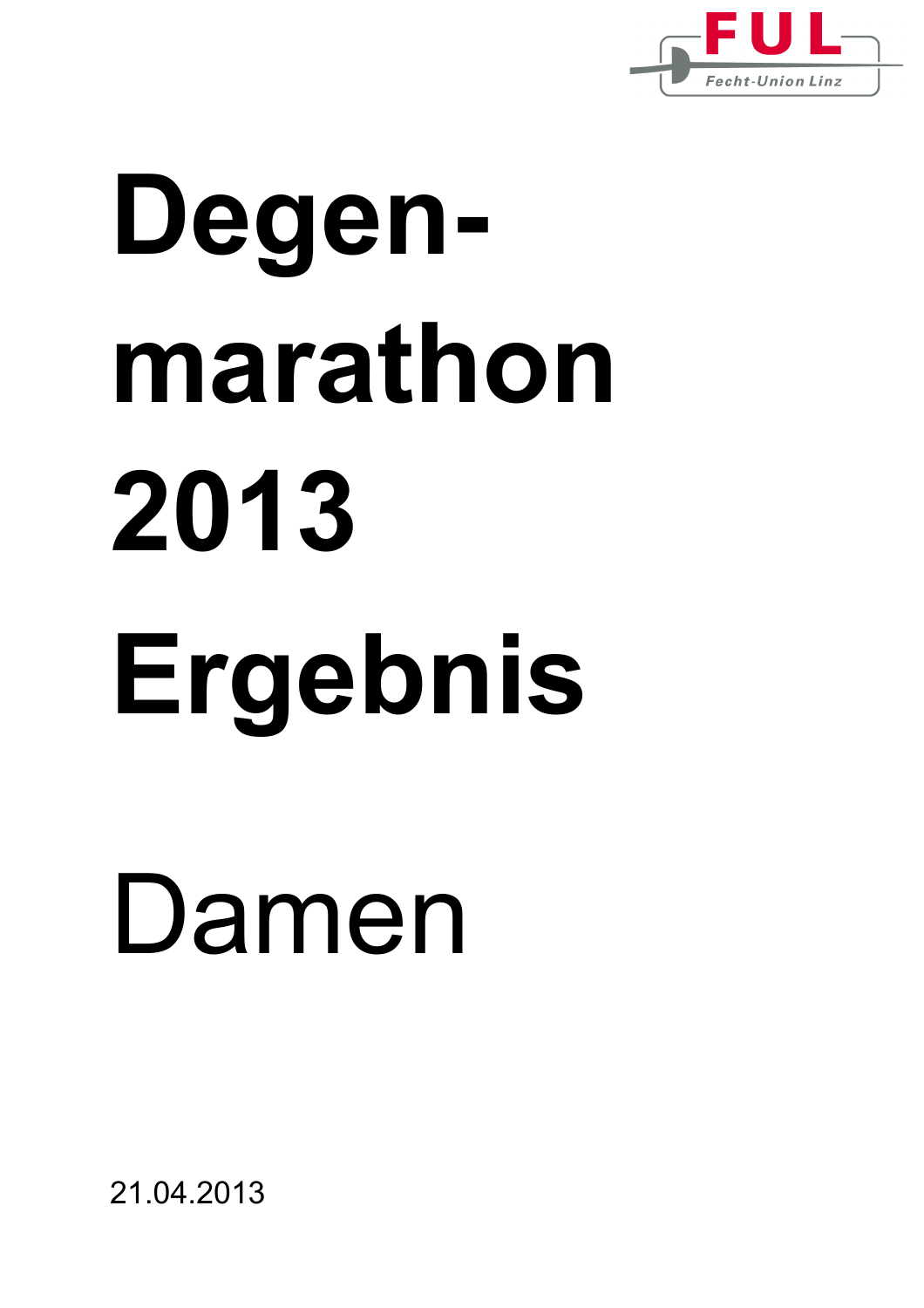Fechter (Teilnehmeres, nach Systemnummer - 44)

| Name Vorname                    | An           | Sysnr          | Verein                  | Nation     | Geburt     |
|---------------------------------|--------------|----------------|-------------------------|------------|------------|
| ZDANOVSCHI Anamaria             | A            | 1              | C.S.M. ORADEA           | <b>ROU</b> | 18/4/1986  |
| <b>SBARCIA Raluca</b>           | A            | $\overline{2}$ | <b>C.S.UNIV.CRAIOVA</b> | <b>ROU</b> | 14/7/1989  |
| <b>TUDOR Alice</b>              | A            | $\overline{4}$ | <b>C.S.UNIV.CRAIOVA</b> | <b>ROU</b> | 28/3/1991  |
| PUIU Oana                       | A            | 6              | <b>C.S.UNIV.CRAIOVA</b> | <b>ROU</b> | 23/8/1985  |
| <b>LORENZ Therese</b>           | A            | 20             | <b>FUL</b>              | <b>AUT</b> | 29/8/1968  |
| <b>GASSAUER-FLEISSNER Fiona</b> | $\mathbf{A}$ | 30             | <b>BALMUNG</b>          | <b>AUT</b> | 8/5/1990   |
| <b>KNOBLICH Ulrike</b>          | A            | 50             | <b>ASC</b>              | <b>AUT</b> | 20/8/1975  |
| <b>SCHMIDL Paula</b>            | A            | 60             | <b>OELFK</b>            | <b>AUT</b> | 2/6/1996   |
| <b>BENEA Bianca</b>             | A            | 70             | C.S.M. ORADEA           | <b>ROU</b> |            |
| <b>STELZER Victoria</b>         | A            | 80             | <b>STLFC</b>            | <b>AUT</b> | 9/1/1987   |
| STROHMEYER-EDER Hildega         | $\mathbf{A}$ | 90             | <b>AFCS</b>             | <b>AUT</b> |            |
| <b>ENGEL Christiana</b>         | A            | 100            | <b>BALMUNG</b>          | <b>AUT</b> | 10/7/1989  |
| <b>WINKLER Konstanze</b>        | A            | 110            | <b>BALMUNG</b>          | <b>AUT</b> | 10/4/1996  |
| <b>SCHMEDLER Katharina</b>      | A            | 120            | <b>KAC</b>              | <b>AUT</b> | 26/3/1996  |
| NEHIBA Barbara                  | A            | 140            | <b>ASC</b>              | <b>AUT</b> | 12/8/1988  |
| PFLEGER Florentina              | A            | 150            | <b>FUL</b>              | <b>AUT</b> | 18/2/1994  |
| <b>MERTH Sigrid</b>             | A            | 160            | <b>STLFC</b>            | <b>AUT</b> | 7/2/1991   |
| <b>REITER Katrin</b>            | A            | 170            | <b>BALMUNG</b>          | <b>AUT</b> | 24/11/1990 |
| NITSCHE Giovanna                | A            | 190            | <b>UWK</b>              | <b>AUT</b> | 4/10/1996  |
| <b>PUCHACHER Laura</b>          | A            | 210            | <b>KAC</b>              | <b>AUT</b> | 13/5/1994  |
| RAZUMOVSKY Xenia                | A            | 220            | <b>BALMUNG</b>          | <b>AUT</b> | 3/3/1997   |
| <b>MEHOFER Anna</b>             | A            | 240            | <b>ASC</b>              | <b>AUT</b> | 30/8/1990  |
| <b>WINKLER Klara</b>            | A            | 250            | <b>BALMUNG</b>          | <b>AUT</b> | 5/4/1998   |
| <b>WALTER Julia</b>             | A            | 270            | <b>UWK</b>              | <b>AUT</b> | 23/5/1996  |
| <b>ACKERMANN Laure</b>          | A            | 290            | <b>WFK</b>              | <b>AUT</b> | 18/1/1985  |
| POGREBINSKAYA Polina            | A            | 290            | <b>BALMUNG</b>          | <b>AUT</b> | 15/5/1994  |
| <b>VEGHELYI Patricia</b>        | A            | 320            | <b>STLFC</b>            | <b>AUT</b> | 10/9/1976  |
| <b>MITTAS</b> Sofie             | A            | 370            | <b>ASC</b>              | <b>AUT</b> | 19/1/1987  |
| <b>MADER Judith</b>             | A            | 400            | <b>FUL</b>              | <b>AUT</b> | 16/12/1978 |
| <b>WINKLER Melitta</b>          | A            | 410            | <b>FKS</b>              | <b>AUT</b> | 30/10/1989 |
| <b>WOLKERSTORFER Gloria</b>     | A            | 460            | <b>UWK</b>              | <b>AUT</b> | 26/11/1996 |
| <b>HAUSLEITNER Luisa</b>        | A            | 510            | <b>OELFK</b>            | <b>AUT</b> | 31/7/1996  |
| <b>HOSCHER Daniela</b>          | A            | 540            | <b>FUL</b>              | <b>AUT</b> | 6/1/1987   |
| <b>SCHMIDL Rosa</b>             | A            | 550            | <b>OELFK</b>            | <b>AUT</b> | 27/12/1998 |
| <b>BRATIANU</b> Ionela          | A            | 999            | CLUB OLIMPIA BUCHAR     | <b>ROU</b> | 11/11/1980 |
| <b>ELMER Laura</b>              | A            | 999            | <b>FUL</b>              | AUT        |            |
| <b>FEHRER Stefanie</b>          | A            | 999            | <b>FUL</b>              | <b>AUT</b> | 24/2/1998  |
| KOROTCHENKO Darina              | A            | 999            | <b>BALMUNG</b>          | <b>AUT</b> | 27/2/1994  |
| <b>LOWACK Helena</b>            | A            | 999            | TV INGOLSTADT           | <b>GER</b> | 1/1/1982   |
| <b>MADERTHANER Katharina</b>    | A            | 999            | <b>FUL</b>              | AUT        |            |
| <b>OLTEANU</b> Alexandra        | A            | 999            | C.S.M. ORADEA           | <b>ROU</b> |            |
| PFLEGER Carmen                  | A            | 999            | <b>OELFK</b>            | <b>AUT</b> | 12/3/1992  |
| <b>WAKONIG Theresa</b>          | A            | 999            | <b>UWK</b>              | <b>AUT</b> | 9/6/1998   |
| <b>ZANKL Kerstin</b>            | A            | 999            | <b>STLFC</b>            | <b>AUT</b> | 11/12/1981 |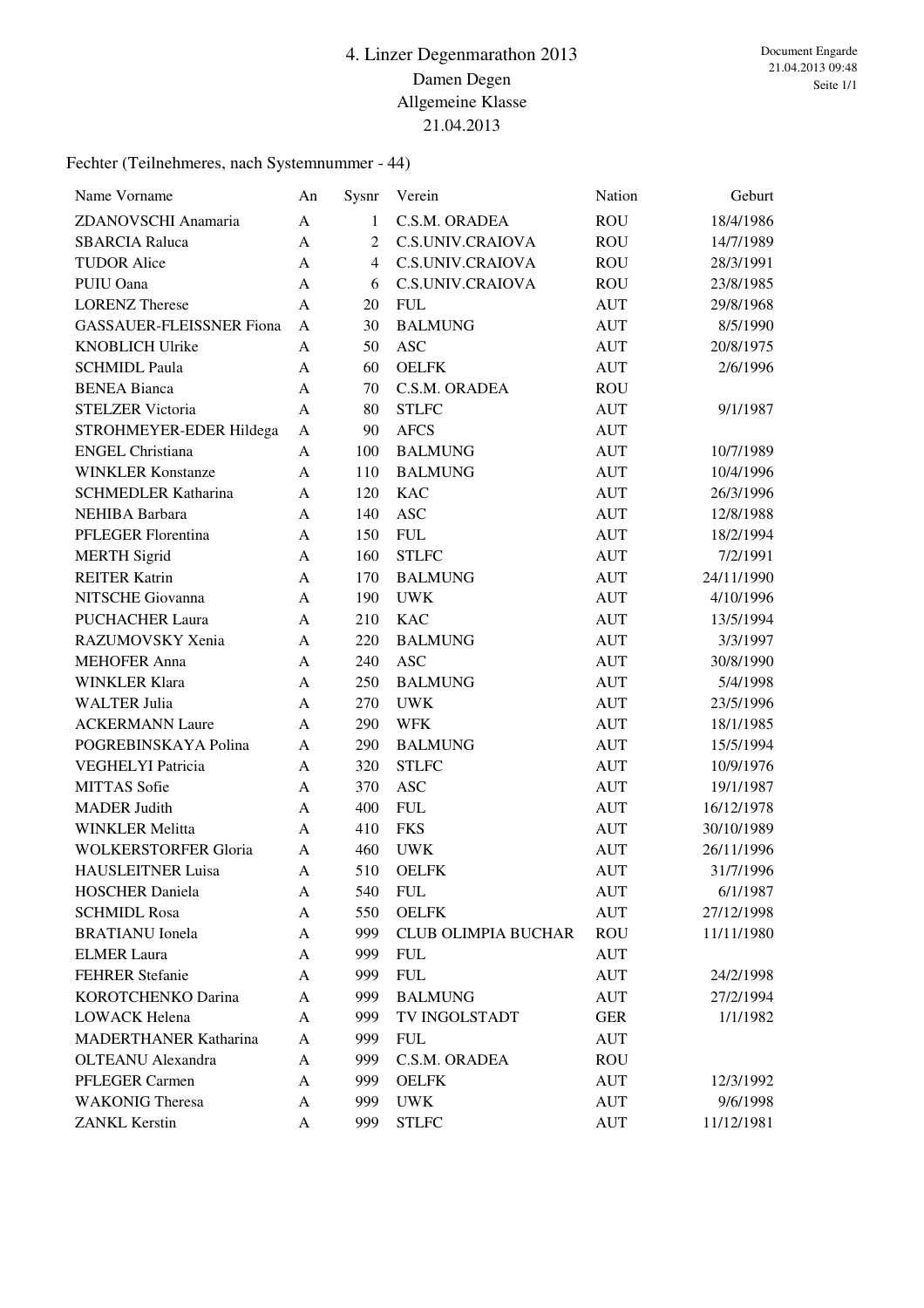#### Ergebnisse der Runden, Durchg. Nr 1

Runde Nr 1

|                            |                  |            |                                                                                                    | S/G        | Ind            | <b>GT</b>       | P1                 |
|----------------------------|------------------|------------|----------------------------------------------------------------------------------------------------|------------|----------------|-----------------|--------------------|
| PFLEGER Florentina         | <b>FUL</b>       | <b>AUT</b> | 3<br>$\overline{2}$<br>V<br>V<br>1                                                                 | 2/5        | 3              | 16              | $\overline{4}$     |
| <b>MERTH Sigrid</b>        | <b>STLFC</b>     | <b>AUT</b> | $\overline{\mathbf{V}}$<br>$\overline{\mathbf{V}}$<br>$\mathbf{V}$<br>$\mathbf{1}$<br>$\mathbf{1}$ | 3/5        | $\Omega$       | 17              | $\mathfrak{Z}$     |
| <b>GASSAUER-FLEISSNER</b>  | <b>BALMUNG</b>   | <b>AUT</b> | V<br><b>T</b><br>$\overline{4}$<br>V <sub>1</sub><br>V <sub>3</sub><br>$\mathbf{1}$                | 3/5        | 1              | 14              | $\mathfrak 2$      |
| ZDANOVSCHI Anamaria        | C.S.M. ORA       | <b>ROU</b> | $\overline{V}$<br>$\overline{\mathbf{V}}$<br>$\mathbf{V}$<br>V<br>V <sub>3</sub>                   | 5/5        | 19             | 23              | $\mathbf{1}$       |
| <b>HAUSLEITNER Luisa</b>   | <b>OELFK</b>     | <b>AUT</b> | $\mathbf{V}$<br>$\mathbf{V}$<br>$\mathbf{1}$<br>$\mathbf{1}$<br>$\boldsymbol{0}$                   | 2/5        | $-10$          | 12              | 5                  |
| KOROTCHENKO Darina         | <b>BALMUNG</b>   | <b>AUT</b> | $\overline{2}$<br>3<br>$\overline{0}$<br>$\overline{0}$<br>3                                       | 0/5        | $-13$          | 8               | 6                  |
|                            |                  |            |                                                                                                    |            |                |                 |                    |
| Runde Nr 2                 |                  |            |                                                                                                    |            |                |                 |                    |
| <b>SBARCIA Raluca</b>      | C.S.UNIV.C       | <b>ROU</b> | V<br>V<br>V<br>V                                                                                   | S/G<br>4/4 | Ind<br>10      | <b>GT</b><br>20 | P1<br>$\mathbf{1}$ |
| <b>HOSCHER Daniela</b>     | <b>FUL</b>       | <b>AUT</b> | $\mathfrak{Z}$<br>V<br>$\overline{c}$<br>1                                                         | 1/4        | $-7$           | 11              | $\overline{4}$     |
|                            |                  |            | $\overline{2}$<br>3                                                                                |            |                |                 |                    |
| <b>REITER Katrin</b>       | <b>BALMUNG</b>   | <b>AUT</b> | 3<br>$\overline{4}$<br>$\overline{\mathbf{V}}$<br>$\overline{\mathbf{V}}$<br>$\overline{V}$        | 0/4        | $-6$           | 12              | 5                  |
| NEHIBA Barbara             | <b>ASC</b>       | <b>AUT</b> | $\overline{c}$                                                                                     | 3/4        | $\overline{4}$ | 17              | $\sqrt{2}$         |
| <b>WOLKERSTORFER Glori</b> | <b>UWK</b>       | <b>AUT</b> | $\overline{\mathbf{V}}$<br>3<br>V <sub>3</sub><br>3                                                | 2/4        | -1             | 14              | 3                  |
| Runde Nr 3                 |                  |            |                                                                                                    |            |                |                 |                    |
|                            |                  |            | $\mathbf{V}$                                                                                       | S/G        | Ind            | <b>GT</b>       | P1                 |
| NITSCHE Giovanna           | <b>UWK</b>       | <b>AUT</b> | $\overline{2}$<br>$\mathfrak{Z}$<br>V                                                              | 2/4        | $-1$           | 15              | 3                  |
| POGREBINSKAYA Polin        | <b>BALMUNG</b>   | <b>AUT</b> | $\overline{V}$<br>$\mathbf{1}$<br>3<br>3                                                           | 1/4        | $-7$           | 12              | 5                  |
| <b>TUDOR Alice</b>         | C.S.UNIV.C       | <b>ROU</b> | $\overline{\mathsf{V}}$<br>$\overline{\mathbf{V}}$<br>$\mathbf V$<br>$\mathbf{V}$                  | 4/4        | 10             | 20              | $\mathbf{1}$       |
| <b>SCHMIDL Rosa</b>        | <b>OELFK</b>     | <b>AUT</b> | $\overline{\mathsf{V}}$<br>3<br>$\overline{4}$<br>$\overline{4}$                                   | 1/4        | $-2$           | 16              | $\overline{4}$     |
| <b>SCHMEDLER Katharina</b> | <b>KAC</b>       | <b>AUT</b> | 3<br>V <sub>4</sub><br>$\overline{4}$<br>$\mathbf{V}$                                              | 2/4        | $\Omega$       | 16              | $\overline{2}$     |
| Runde Nr 4                 |                  |            |                                                                                                    |            |                |                 |                    |
|                            |                  |            | V                                                                                                  | S/G        | Ind            | <b>GT</b>       | P1                 |
| <b>MITTAS</b> Sofie        | <b>ASC</b>       | <b>AUT</b> | $\overline{2}$<br>3<br>$\mathbf{1}$<br>V                                                           | 2/5        | $-4$           | 16              | $\overline{4}$     |
| PUIU Oana                  | C.S.UNIV.C       | <b>ROU</b> | $\overline{\mathbf{V}}$<br>$\overline{\mathbf{V}}$<br>V<br>V<br>V                                  | 5/5        | 17             | 25              | $\mathbf{1}$       |
| PFLEGER Carmen             | <b>OELFK</b>     | <b>AUT</b> | $\overline{2}$<br>$\overline{c}$<br>$\overline{2}$<br>$\mathbf{1}$<br>$\mathbf{1}$                 | 0/5        | $-17$          | 8               | 6                  |
| <b>ELMER Laura</b>         | <b>FUL</b>       | <b>AUT</b> | 3<br>3<br>3<br>V<br>$\mathbf{1}$                                                                   | 1/5        | $-7$           | 15              | $\mathfrak s$      |
| <b>PUCHACHER Laura</b>     | <b>KAC</b>       | <b>AUT</b> | $\overline{\mathbf{V}}$<br>$\overline{2}$<br>$\mathbf{V}$<br>V<br>V                                | 4/5        | 7              | 22              | $\sqrt{2}$         |
| <b>WINKLER Konstanze</b>   | <b>BALMUNG</b>   | <b>AUT</b> | $\mathbf{V}$<br>$\mathbf{V}$<br>V<br>$\mathbf{1}$<br>$\overline{4}$                                | 3/5        | $\overline{4}$ | 20              | 3                  |
| Runde Nr 5                 |                  |            |                                                                                                    |            |                |                 |                    |
|                            |                  |            |                                                                                                    | S/G        | Ind            | <b>GT</b>       | P1                 |
| <b>ENGEL Christiana</b>    | <b>BALMUNG</b>   | <b>AUT</b> | $\ensuremath{\mathbf{V}}$<br>$\mathbf V$<br>V<br>$\overline{4}$                                    | 3/4        | 10             | 19              | 1                  |
| <b>MEHOFER Anna</b>        | <b>ASC</b>       | <b>AUT</b> | $\overline{3}$<br>$\,1\,$<br>$\sqrt{2}$<br>$\mathbf 1$                                             | 0/4        | $-13$          | $\tau$          | $\sqrt{5}$         |
| <b>LORENZ</b> Therese      | <b>FUL</b>       | <b>AUT</b> | V<br>V<br>V<br>1                                                                                   | 3/4        | 5              | 16              | $\overline{c}$     |
| <b>WINKLER Melitta</b>     | <b>FKS</b>       | <b>AUT</b> | $\overline{\mathbf{V}}$<br>$\boldsymbol{2}$<br>3<br>$\mathbf{1}$                                   | 1/4        | $-6$           | 11              | $\overline{4}$     |
| <b>LOWACK Helena</b>       | <b>TV INGOLS</b> | <b>GER</b> | $\mathbf{V}$<br>$\mathbf V$<br>$\overline{2}$<br>V                                                 | 3/4        | $\overline{4}$ | 17              | 3                  |
| Runde Nr 6                 |                  |            |                                                                                                    |            |                |                 |                    |
|                            |                  |            |                                                                                                    | S/G        | Ind            | GT              | P1                 |
| <b>FEHRER Stefanie</b>     | <b>FUL</b>       | <b>AUT</b> | $\mathbf V$<br>V<br>$\overline{4}$<br>$\overline{4}$                                               | 2/4        | $\overline{4}$ | 18              | 3                  |
| <b>WALTER Julia</b>        | <b>UWK</b>       | <b>AUT</b> | $\overline{2}$<br>$\mathbf V$<br>$\mathbf{1}$<br>$\overline{4}$                                    | 1/4        | $-4$           | 12              | 4                  |
| <b>VEGHELYI Patricia</b>   | <b>STLFC</b>     | <b>AUT</b> | $\overline{2}$<br>$\overline{2}$<br>$\boldsymbol{0}$<br>1                                          | 0/4        | $-15$          | 5               | 5                  |
| STROHMEYER-EDER Hi         | <b>AFCS</b>      | <b>AUT</b> | $\overline{2}$<br>V<br>V<br>V                                                                      | 3/4        | 5              | 17              | $\mathfrak{2}$     |
| <b>BRATIANU</b> Ionela     | <b>CLUB OLIM</b> | <b>ROU</b> | $\mathbf V$<br>V<br>$\mathbf V$<br>V                                                               | 4/4        | 10             | 20              | $\mathbf{1}$       |
|                            |                  |            |                                                                                                    |            |                |                 |                    |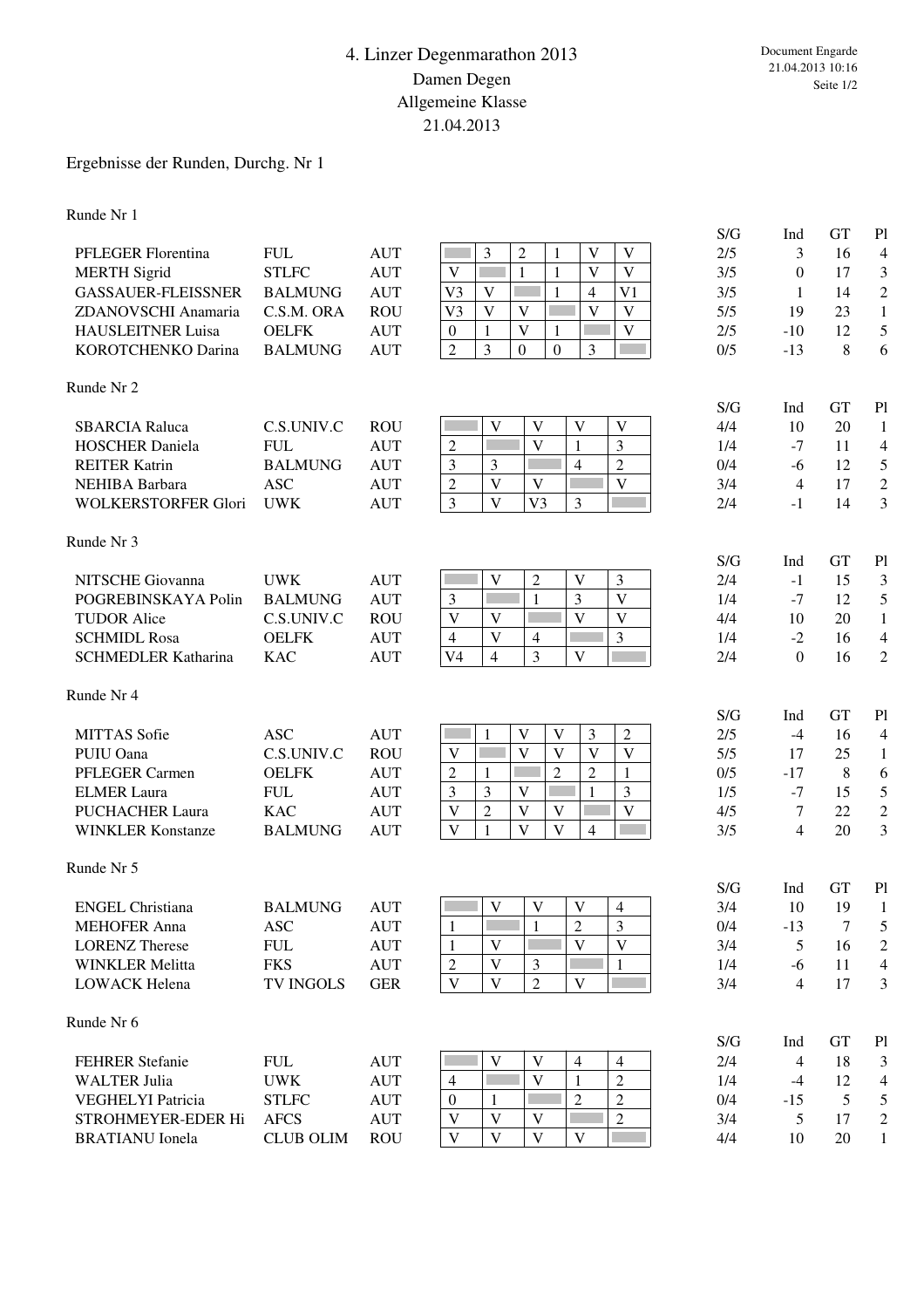Runde Nr 7

|                            |                |            |                |    |                |              |          |              | S/G | Ind            | <b>GT</b> | P <sub>1</sub> |
|----------------------------|----------------|------------|----------------|----|----------------|--------------|----------|--------------|-----|----------------|-----------|----------------|
| <b>WAKONIG Theresa</b>     | <b>UWK</b>     | <b>AUT</b> |                | V  | 3              | V            | 3        | 2            | 2/5 | $-4$           | 18        | 5              |
| <b>MADER</b> Judith        | <b>FUL</b>     | <b>AUT</b> | 4              |    | 4              | 4            | V        | V            | 2/5 | 2              | 22        | 3              |
| <b>STELZER Victoria</b>    | <b>STLFC</b>   | <b>AUT</b> | V              | V  |                | $\mathbf{V}$ | V        | $\mathbf{V}$ | 5/5 | 13             | 25        |                |
| <b>KNOBLICH Ulrike</b>     | ASC.           | <b>AUT</b> | 4              | V  | $\overline{2}$ |              | V        | V            | 3/5 | $\overline{2}$ | 21        | 2              |
| RAZUMOVSKY Xenia           | <b>BALMUNG</b> | <b>AUT</b> | V              | 3  | $\overline{2}$ | 3            |          | $\Omega$     | 1/5 | $-10$          | 13        | 6              |
| <b>OLTEANU</b> Alexandra   | C.S.M. ORA     | <b>ROU</b> | V4             | 2  |                | 2            | V        |              | 2/5 | $-3$           | 14        | $\overline{4}$ |
| Runde Nr 8                 |                |            |                |    |                |              |          |              | S/G | Ind            | <b>GT</b> | P <sub>1</sub> |
| <b>ACKERMANN Laure</b>     | <b>WFK</b>     | AUT        |                | V4 | $\theta$       | V            |          | $\Omega$     | 2/5 | $-12$          | 10        | $\overline{4}$ |
| <b>ZANKL</b> Kerstin       | <b>STLFC</b>   | <b>AUT</b> | 3              |    | V              | V            | 2        |              | 2/5 | $\theta$       | 16        | 3              |
| <b>WINKLER Klara</b>       | <b>BALMUNG</b> | <b>AUT</b> | V              |    |                |              |          |              | 1/5 | $-11$          | 9         | 6              |
| <b>MADERTHANER Kathari</b> | <b>FUL</b>     | AUT        | $\overline{4}$ |    | V              |              | $\Omega$ | $\theta$     | 1/5 | $-11$          | 10        | 5              |
| <b>BENEA Bianca</b>        | C.S.M. ORA     | <b>ROU</b> | V              | V  | V              | V            |          | 3            | 4/5 | 14             | 23        | 2              |
| <b>SCHMIDL</b> Paula       | <b>OELFK</b>   | <b>AUT</b> | V              | V  | V              | V            | V        |              | 5/5 | 20             | 25        |                |
|                            |                |            |                |    |                |              |          |              |     |                |           |                |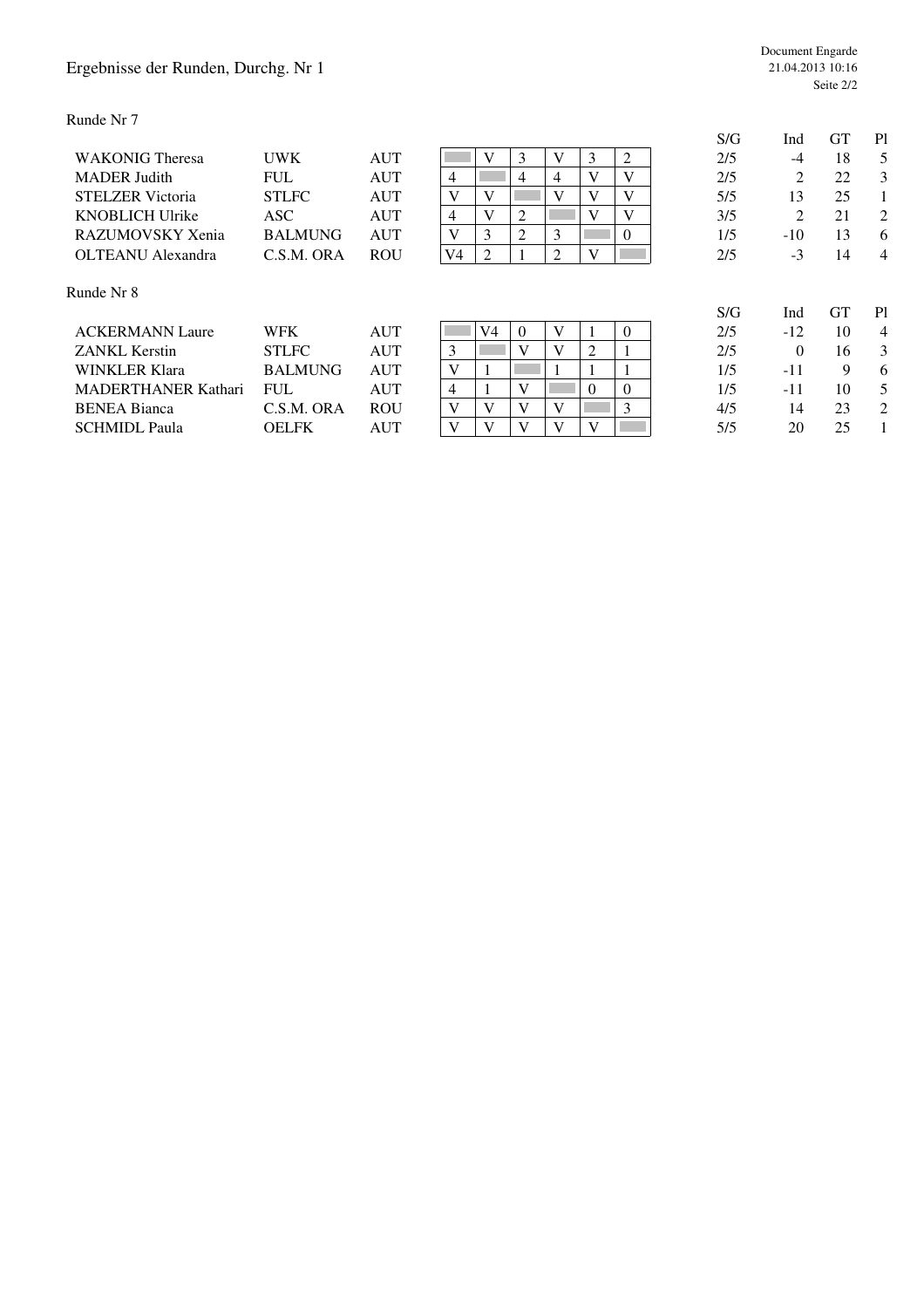Platzierung der Qualifizierten, Durchg. Nr 1 (nach Platz)

| P1 | Name Vorname                | Verein                   | Nation     | S/G   | Ind              | GT | Pl.     |
|----|-----------------------------|--------------------------|------------|-------|------------------|----|---------|
| 1  | <b>SCHMIDL Paula</b>        | <b>OELFK</b>             | <b>AUT</b> | 1.000 | 20               | 25 | qualifi |
| 2  | <b>ZDANOVSCHI</b> Anamaria  | C.S.M. ORADEA            | <b>ROU</b> | 1.000 | 19               | 23 | qualifi |
| 3  | PUIU Oana                   | <b>C.S.UNIV.CRAIOVA</b>  | <b>ROU</b> | 1.000 | 17               | 25 | qualifi |
| 4  | <b>STELZER Victoria</b>     | <b>STLFC</b>             | <b>AUT</b> | 1.000 | 13               | 25 | qualifi |
| 5  | <b>BRATIANU</b> Ionela      | <b>CLUB OLIMPIA BUCH</b> | <b>ROU</b> | 1.000 | 10               | 20 | qualifi |
| 5  | <b>SBARCIA Raluca</b>       | <b>C.S.UNIV.CRAIOVA</b>  | <b>ROU</b> | 1.000 | 10               | 20 | qualifi |
| 5  | <b>TUDOR Alice</b>          | <b>C.S.UNIV.CRAIOVA</b>  | <b>ROU</b> | 1.000 | 10               | 20 | qualifi |
| 8  | <b>BENEA Bianca</b>         | C.S.M. ORADEA            | <b>ROU</b> | 0.800 | 14               | 23 | qualifi |
| 9  | <b>PUCHACHER Laura</b>      | <b>KAC</b>               | <b>AUT</b> | 0.800 | $\tau$           | 22 | qualifi |
| 10 | <b>ENGEL Christiana</b>     | <b>BALMUNG</b>           | <b>AUT</b> | 0.750 | 10               | 19 | qualifi |
| 11 | STROHMEYER-EDER Hildegar    | <b>AFCS</b>              | <b>AUT</b> | 0.750 | 5                | 17 | qualifi |
| 12 | <b>LORENZ Therese</b>       | <b>FUL</b>               | <b>AUT</b> | 0.750 | 5                | 16 | qualifi |
| 13 | <b>LOWACK Helena</b>        | <b>TV INGOLSTADT</b>     | <b>GER</b> | 0.750 | $\overline{4}$   | 17 | qualifi |
| 13 | NEHIBA Barbara              | <b>ASC</b>               | <b>AUT</b> | 0.750 | $\overline{4}$   | 17 | qualifi |
| 15 | <b>WINKLER Konstanze</b>    | <b>BALMUNG</b>           | <b>AUT</b> | 0.600 | $\overline{4}$   | 20 | qualifi |
| 16 | <b>KNOBLICH Ulrike</b>      | <b>ASC</b>               | <b>AUT</b> | 0.600 | $\overline{2}$   | 21 | qualifi |
| 17 | GASSAUER-FLEISSNER Fiona    | <b>BALMUNG</b>           | <b>AUT</b> | 0.600 | $\mathbf{1}$     | 14 | qualifi |
| 18 | <b>MERTH Sigrid</b>         | <b>STLFC</b>             | <b>AUT</b> | 0.600 | $\boldsymbol{0}$ | 17 | qualifi |
| 19 | <b>FEHRER Stefanie</b>      | <b>FUL</b>               | <b>AUT</b> | 0.500 | $\overline{4}$   | 18 | qualifi |
| 20 | <b>SCHMEDLER Katharina</b>  | <b>KAC</b>               | <b>AUT</b> | 0.500 | $\boldsymbol{0}$ | 16 | qualifi |
| 21 | NITSCHE Giovanna            | <b>UWK</b>               | <b>AUT</b> | 0.500 | $-1$             | 15 | qualifi |
| 22 | <b>WOLKERSTORFER Gloria</b> | <b>UWK</b>               | <b>AUT</b> | 0.500 | $-1$             | 14 | qualifi |
| 23 | PFLEGER Florentina          | <b>FUL</b>               | <b>AUT</b> | 0.400 | $\mathfrak{Z}$   | 16 | qualifi |
| 24 | <b>MADER Judith</b>         | <b>FUL</b>               | <b>AUT</b> | 0.400 | $\overline{2}$   | 22 | qualifi |
| 25 | <b>ZANKL Kerstin</b>        | <b>STLFC</b>             | <b>AUT</b> | 0.400 | $\boldsymbol{0}$ | 16 | qualifi |
| 26 | <b>OLTEANU</b> Alexandra    | C.S.M. ORADEA            | <b>ROU</b> | 0.400 | $-3$             | 14 | qualifi |
| 27 | <b>WAKONIG Theresa</b>      | <b>UWK</b>               | <b>AUT</b> | 0.400 | $-4$             | 18 | qualifi |
| 28 | <b>MITTAS</b> Sofie         | <b>ASC</b>               | <b>AUT</b> | 0.400 | $-4$             | 16 | qualifi |
| 29 | <b>HAUSLEITNER Luisa</b>    | <b>OELFK</b>             | <b>AUT</b> | 0.400 | $-10$            | 12 | qualifi |
| 30 | <b>ACKERMANN Laure</b>      | <b>WFK</b>               | <b>AUT</b> | 0.400 | $-12$            | 10 | qualifi |
| 31 | <b>SCHMIDL Rosa</b>         | <b>OELFK</b>             | <b>AUT</b> | 0.250 | $-2$             | 16 | qualifi |
| 32 | <b>WALTER Julia</b>         | <b>UWK</b>               | <b>AUT</b> | 0.250 | $-4$             | 12 | qualifi |
| 33 | <b>WINKLER Melitta</b>      | <b>FKS</b>               | AUT        | 0.250 | $-6$             | 11 | qualifi |
| 34 | POGREBINSKAYA Polina        | <b>BALMUNG</b>           | <b>AUT</b> | 0.250 | $-7$             | 12 | qualifi |
| 35 | <b>HOSCHER Daniela</b>      | <b>FUL</b>               | <b>AUT</b> | 0.250 | $-7$             | 11 | qualifi |
| 36 | <b>ELMER Laura</b>          | <b>FUL</b>               | <b>AUT</b> | 0.200 | $-7$             | 15 | qualifi |
| 37 | RAZUMOVSKY Xenia            | <b>BALMUNG</b>           | AUT        | 0.200 | $-10$            | 13 | qualifi |
| 38 | MADERTHANER Katharina       | <b>FUL</b>               | <b>AUT</b> | 0.200 | $-11$            | 10 | qualifi |
| 39 | <b>WINKLER Klara</b>        | <b>BALMUNG</b>           | <b>AUT</b> | 0.200 | $-11$            | 9  | qualifi |
| 40 | <b>REITER Katrin</b>        | <b>BALMUNG</b>           | <b>AUT</b> | 0.000 | $-6$             | 12 | qualifi |
| 41 | KOROTCHENKO Darina          | <b>BALMUNG</b>           | AUT        | 0.000 | $-13$            | 8  | qualifi |
| 42 | <b>MEHOFER Anna</b>         | <b>ASC</b>               | <b>AUT</b> | 0.000 | $-13$            | 7  | qualifi |
| 43 | VEGHELYI Patricia           | <b>STLFC</b>             | <b>AUT</b> | 0.000 | $-15$            | 5  | qualifi |
| 44 | PFLEGER Carmen              | <b>OELFK</b>             | <b>AUT</b> | 0.000 | $-17$            | 8  | qualifi |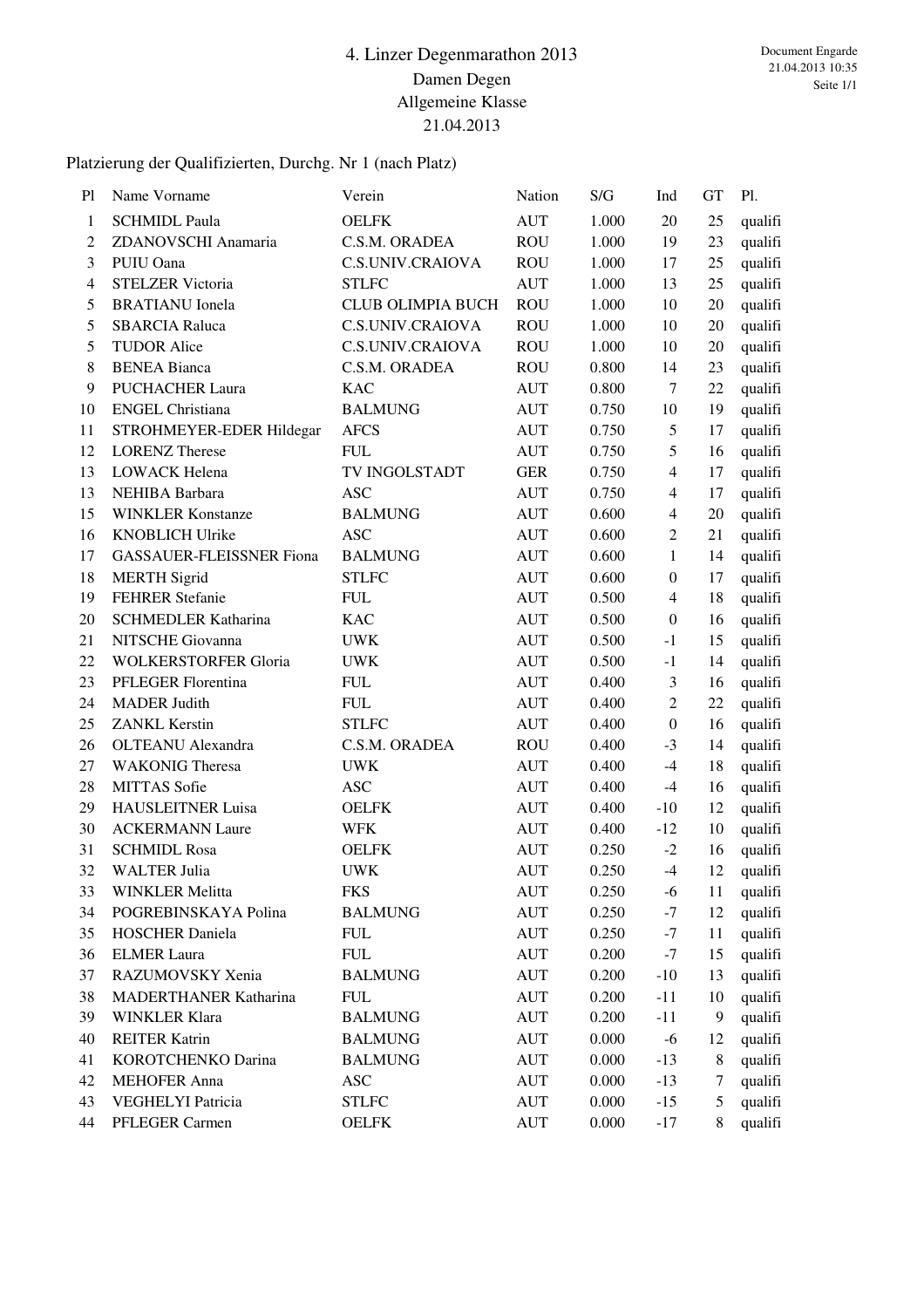| <b>OELFK</b>         | <b>AUT</b>                                                                                                                           |                                                                                                                            |                                                                                                                                                                       |
|----------------------|--------------------------------------------------------------------------------------------------------------------------------------|----------------------------------------------------------------------------------------------------------------------------|-----------------------------------------------------------------------------------------------------------------------------------------------------------------------|
|                      |                                                                                                                                      |                                                                                                                            | Direktausscheidung mit 64                                                                                                                                             |
| <b>FKS</b>           | <b>AUT</b>                                                                                                                           |                                                                                                                            | Document Engarde<br>21.04.2013 11:09                                                                                                                                  |
|                      |                                                                                                                                      | <b>WALTER Julia</b>                                                                                                        | Seite 1/2                                                                                                                                                             |
|                      |                                                                                                                                      |                                                                                                                            |                                                                                                                                                                       |
|                      |                                                                                                                                      | GASSAUER-FLEISSNE                                                                                                          |                                                                                                                                                                       |
|                      |                                                                                                                                      |                                                                                                                            |                                                                                                                                                                       |
|                      |                                                                                                                                      | <b>KNOBLICH Ulrike</b>                                                                                                     |                                                                                                                                                                       |
|                      |                                                                                                                                      |                                                                                                                            |                                                                                                                                                                       |
|                      |                                                                                                                                      | <b>PUCHACHER Laura</b>                                                                                                     |                                                                                                                                                                       |
|                      |                                                                                                                                      |                                                                                                                            |                                                                                                                                                                       |
| <b>BALMUNG</b>       | <b>AUT</b>                                                                                                                           | <b>MADER Judith</b>                                                                                                        |                                                                                                                                                                       |
| <b>FUL</b>           | <b>AUT</b>                                                                                                                           | 15/3                                                                                                                       |                                                                                                                                                                       |
| <b>STLFC</b>         | <b>AUT</b>                                                                                                                           |                                                                                                                            |                                                                                                                                                                       |
| <b>BALMUNG</b>       | <b>AUT</b>                                                                                                                           | 15/8                                                                                                                       |                                                                                                                                                                       |
|                      |                                                                                                                                      |                                                                                                                            |                                                                                                                                                                       |
| C.S.M. ORADE         | <b>ROU</b>                                                                                                                           |                                                                                                                            |                                                                                                                                                                       |
| <b>C.S.UNIV.CRAI</b> | <b>ROU</b>                                                                                                                           |                                                                                                                            |                                                                                                                                                                       |
|                      |                                                                                                                                      |                                                                                                                            |                                                                                                                                                                       |
|                      |                                                                                                                                      |                                                                                                                            |                                                                                                                                                                       |
|                      |                                                                                                                                      | RAZUMOVSKY Xenia                                                                                                           |                                                                                                                                                                       |
|                      |                                                                                                                                      |                                                                                                                            |                                                                                                                                                                       |
|                      |                                                                                                                                      | NITSCHE Giovanna                                                                                                           |                                                                                                                                                                       |
|                      |                                                                                                                                      |                                                                                                                            |                                                                                                                                                                       |
|                      |                                                                                                                                      | <b>LORENZ</b> Therese                                                                                                      |                                                                                                                                                                       |
|                      |                                                                                                                                      |                                                                                                                            |                                                                                                                                                                       |
| TV INGOLSTA          | <b>GER</b>                                                                                                                           | LOWACK Helena                                                                                                              |                                                                                                                                                                       |
|                      |                                                                                                                                      |                                                                                                                            |                                                                                                                                                                       |
|                      |                                                                                                                                      |                                                                                                                            |                                                                                                                                                                       |
| <b>KAC</b>           | <b>AUT</b>                                                                                                                           |                                                                                                                            |                                                                                                                                                                       |
| <b>OELFK</b>         | <b>AUT</b>                                                                                                                           |                                                                                                                            |                                                                                                                                                                       |
| <b>FUL</b>           | <b>AUT</b>                                                                                                                           | 15/11                                                                                                                      |                                                                                                                                                                       |
|                      |                                                                                                                                      |                                                                                                                            |                                                                                                                                                                       |
| <b>STLFC</b>         | <b>AUT</b>                                                                                                                           | <b>STELZER Victoria</b>                                                                                                    |                                                                                                                                                                       |
|                      | <b>UWK</b><br><b>BALMUNG</b><br><b>ASC</b><br><b>KAC</b><br><b>BALMUNG</b><br><b>ASC</b><br><b>UWK</b><br><b>OELFK</b><br><b>FUL</b> | <b>AUT</b><br><b>AUT</b><br><b>AUT</b><br><b>AUT</b><br><b>AUT</b><br><b>AUT</b><br><b>AUT</b><br><b>AUT</b><br><b>AUT</b> | <b>SCHMIDL Paula</b><br>15/13<br><b>ZANKL Kerstin</b><br><b>BENEA Bianca</b><br><b>TUDOR Alice</b><br>15/8<br>15/7<br><b>SCHMEDLER Katharina</b><br>HAUSLEITNER Luisa |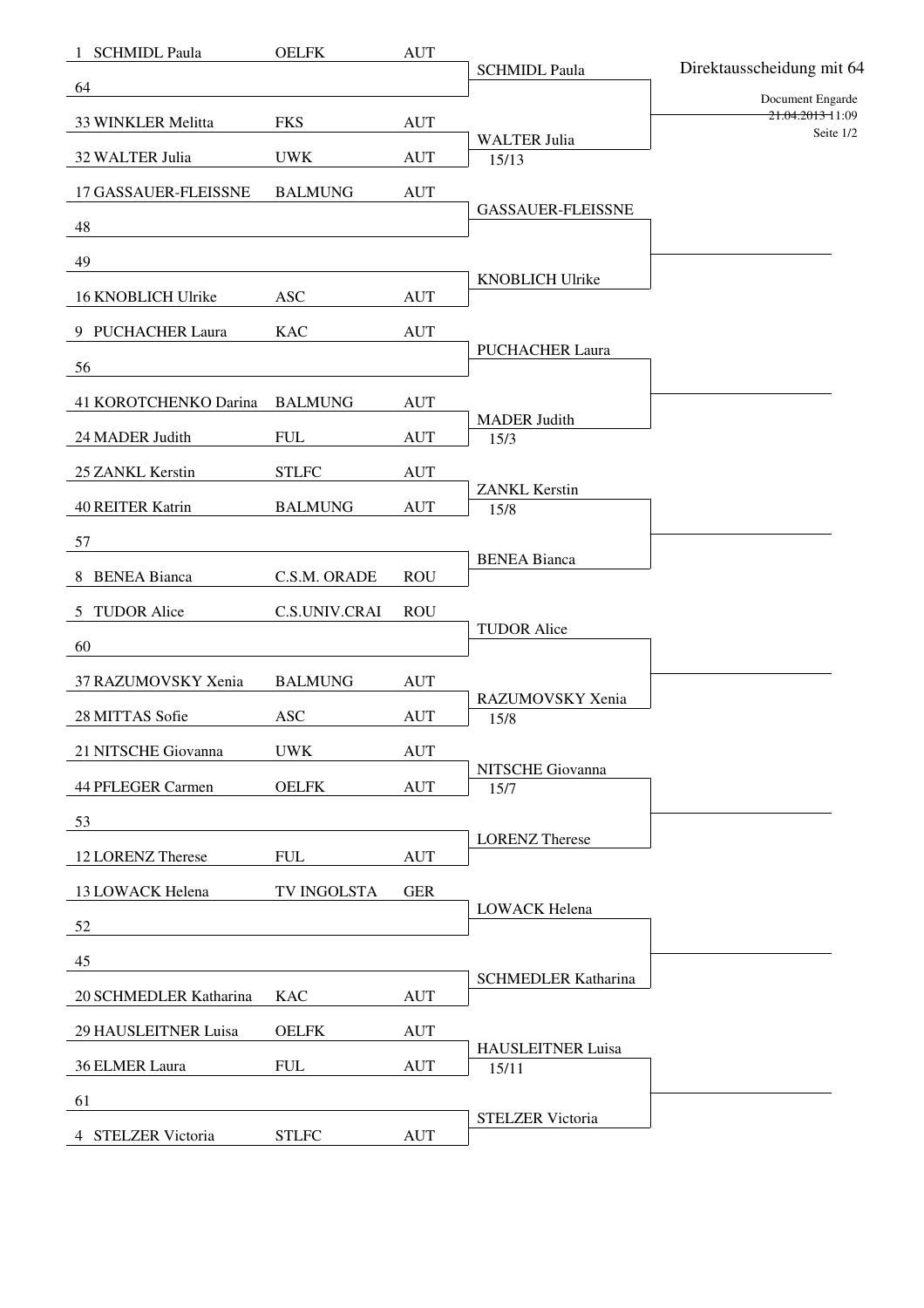| 3 PUIU Oana                 | C.S.UNIV.CRAI       | <b>ROU</b> |                                  | Direktausscheidung mit 64     |
|-----------------------------|---------------------|------------|----------------------------------|-------------------------------|
| 62                          |                     |            | PUIU Oana                        | Document Engarde              |
| 35 HOSCHER Daniela          | <b>FUL</b>          | <b>AUT</b> |                                  | 21.04.2013 11:09<br>Seite 2/2 |
| <b>30 ACKERMANN Laure</b>   | <b>WFK</b>          | <b>AUT</b> | <b>ACKERMANN Laure</b><br>15/14  |                               |
| 19 FEHRER Stefanie          | <b>FUL</b>          | <b>AUT</b> |                                  |                               |
| 46                          |                     |            | <b>FEHRER Stefanie</b>           |                               |
| 51                          |                     |            |                                  |                               |
| 14 NEHIBA Barbara           | <b>ASC</b>          | <b>AUT</b> | NEHIBA Barbara                   |                               |
| 11 STROHMEYER-EDER          | <b>AFCS</b>         | <b>AUT</b> |                                  |                               |
| 54                          |                     |            | STROHMEYER-EDER                  |                               |
| 43 VEGHELYI Patricia        | <b>STLFC</b>        | <b>AUT</b> |                                  |                               |
| 22 WOLKERSTORFER Glo        | <b>UWK</b>          | <b>AUT</b> | <b>WOLKERSTORFER Glo</b><br>15/7 |                               |
| 27 WAKONIG Theresa          | <b>UWK</b>          | <b>AUT</b> |                                  |                               |
|                             |                     |            | <b>WAKONIG Theresa</b>           |                               |
| 38 MADERTHANER Katha        | <b>FUL</b>          | <b>AUT</b> | 15/3                             |                               |
| 59                          |                     |            | <b>SBARCIA Raluca</b>            |                               |
| 6 SBARCIA Raluca            | C.S.UNIV.CRAI       | <b>ROU</b> |                                  |                               |
| <b>BRATIANU</b> Ionela<br>7 | <b>CLUB OLIMPIA</b> | <b>ROU</b> | <b>BRATIANU</b> Ionela           |                               |
| 58                          |                     |            |                                  |                               |
| 39 WINKLER Klara            | <b>BALMUNG</b>      | <b>AUT</b> | <b>OLTEANU</b> Alexandra         |                               |
| 26 OLTEANU Alexandra        | C.S.M. ORADE        | <b>ROU</b> | 15/10                            |                               |
| 23 PFLEGER Florentina       | <b>FUL</b>          | <b>AUT</b> |                                  |                               |
| 42 MEHOFER Anna             | <b>ASC</b>          | <b>AUT</b> | PFLEGER Florentina<br>15/8       |                               |
| 55                          |                     |            |                                  |                               |
| 10 ENGEL Christiana         | <b>BALMUNG</b>      | <b>AUT</b> | <b>ENGEL Christiana</b>          |                               |
| <b>15 WINKLER Konstanze</b> | <b>BALMUNG</b>      | <b>AUT</b> |                                  |                               |
| 50                          |                     |            | <b>WINKLER Konstanze</b>         |                               |
| 47                          |                     |            |                                  |                               |
| 18 MERTH Sigrid             | <b>STLFC</b>        | <b>AUT</b> | <b>MERTH Sigrid</b>              |                               |
| 31 SCHMIDL Rosa             | <b>OELFK</b>        | <b>AUT</b> |                                  |                               |
| 34 POGREBINSKAYA Poli       | <b>BALMUNG</b>      | <b>AUT</b> | <b>SCHMIDL Rosa</b>              |                               |
|                             |                     |            | 10/5                             |                               |
| 63                          |                     |            | ZDANOVSCHI Anamari               |                               |
| 2 ZDANOVSCHI Anamari        | C.S.M. ORADE        | <b>ROU</b> |                                  |                               |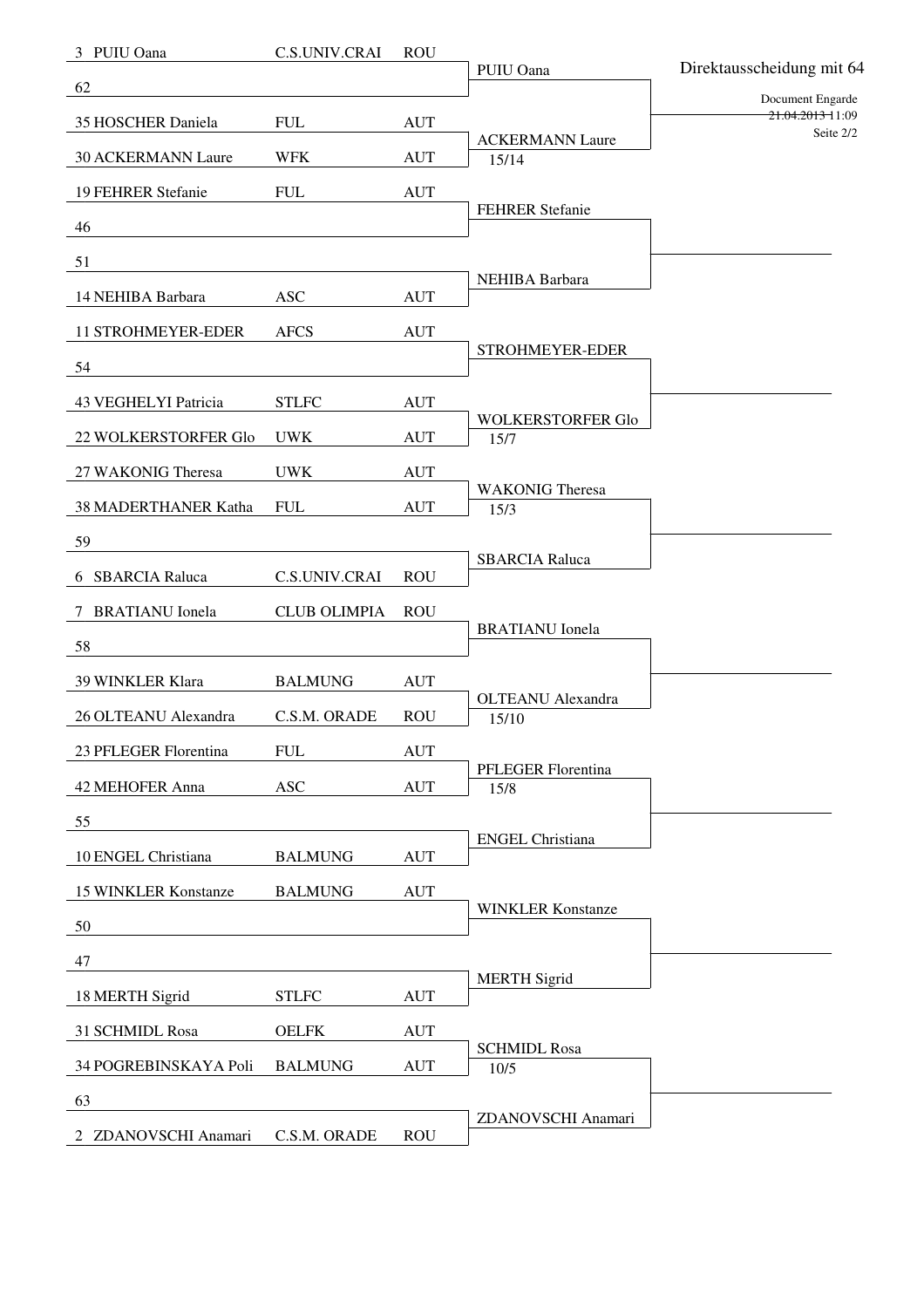Platzierung eines Direktausscheidungsdurchgangs (nach Platz)

| P1 | Name Vorname                | Verein         | <b>Nation</b> |
|----|-----------------------------|----------------|---------------|
| 33 | <b>MITTAS</b> Sofie         | ASC            | <b>AUT</b>    |
| 34 | <b>WINKLER Melitta</b>      | <b>FKS</b>     | <b>AUT</b>    |
| 35 | POGREBINSKAYA Polina        | <b>BALMUNG</b> | <b>AUT</b>    |
| 36 | <b>HOSCHER Daniela</b>      | <b>FUL</b>     | <b>AUT</b>    |
| 37 | <b>ELMER</b> Laura          | <b>FUL</b>     | <b>AUT</b>    |
| 38 | <b>MADERTHANER Katharin</b> | <b>FUL</b>     | <b>AUT</b>    |
| 39 | WINKLER Klara               | <b>BALMUNG</b> | <b>AUT</b>    |
| 40 | <b>REITER Katrin</b>        | <b>BALMUNG</b> | <b>AUT</b>    |
| 41 | KOROTCHENKO Darina          | <b>BALMUNG</b> | <b>AUT</b>    |
| 42 | <b>MEHOFER</b> Anna         | ASC            | <b>AUT</b>    |
| 43 | <b>VEGHELYI</b> Patricia    | <b>STLFC</b>   | <b>AUT</b>    |
| 44 | PFLEGER Carmen              | <b>OELFK</b>   | <b>AUT</b>    |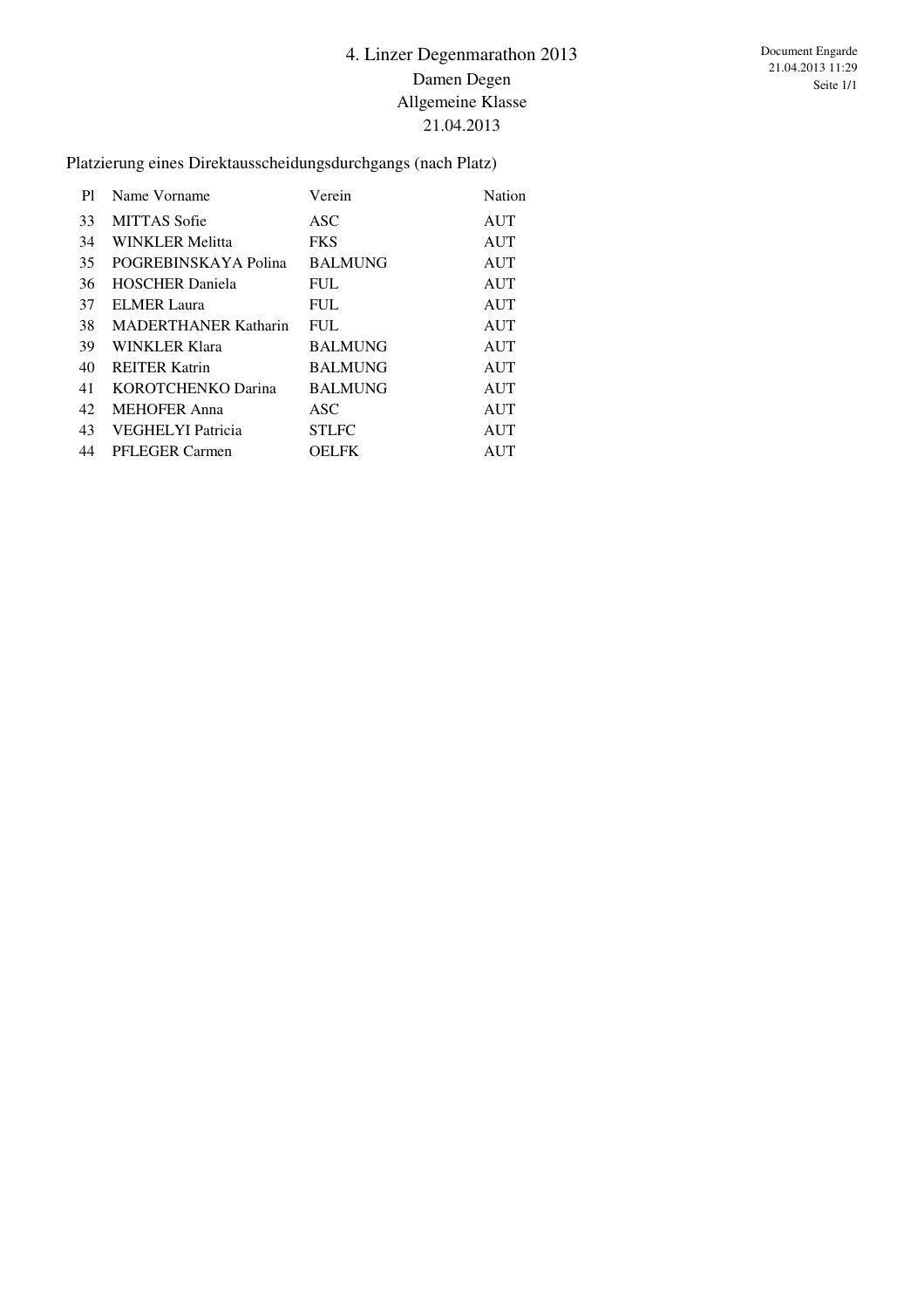|                         | <b>Marathon-Mode</b>         |                         | <b>Runde 1 - 32</b> |                |                         |                |                         |              |                |              |              |                | <b>Damen</b>            |                |                |                         |                         |                         |                         |                         |                         |                                                           |                         | 21.04.2013              |                           |              |              |                |                         |              |                        |    | <b>Round</b> |              | 30    |              |              |
|-------------------------|------------------------------|-------------------------|---------------------|----------------|-------------------------|----------------|-------------------------|--------------|----------------|--------------|--------------|----------------|-------------------------|----------------|----------------|-------------------------|-------------------------|-------------------------|-------------------------|-------------------------|-------------------------|-----------------------------------------------------------|-------------------------|-------------------------|---------------------------|--------------|--------------|----------------|-------------------------|--------------|------------------------|----|--------------|--------------|-------|--------------|--------------|
| temp<br><b>Rank</b>     | <b>Name</b>                  |                         | $\mathbf{1}$        | $\overline{2}$ | $\overline{\mathbf{3}}$ | $\overline{4}$ | $5\overline{5}$         | 6            | $\overline{z}$ | 8            | 9            |                |                         |                |                |                         |                         |                         |                         |                         |                         | 10   11   12   13   14   15   16   17   18   19   20   21 |                         | 22 23 24                |                           |              | l 25         | 26   27        |                         |              | 28   29   30   31   32 |    |              |              | V/G   | <b>IND</b>   | <b>TD</b>    |
| $\overline{7}$          | <b>Schmidl Paula</b>         | $\mathbf{1}$            |                     |                |                         | v.             | $\mathbf{V}$            | $\mathbf{V}$ | V              |              | V.           |                | v                       |                |                | v l                     | V2                      | v l                     | V <sub>2</sub>          | $\mathbf{V}$            | $\mathbf{V}$            | $\overline{\mathbf{3}}$                                   | $\mathbf{V}$            | $\mathbf{V}$            | $\mathbf{x}$              | v.           | V            |                |                         |              |                        |    | v.           |              | 21/30 | 36           | 126          |
| $\mathbf{1}$            | <b>Zdanovschi Anamaria</b>   | $\overline{2}$          | $\mathbf{V}$        |                | V3                      | $\mathbf{V}$   | $\mathbf{V}$            |              | v.             | $\mathbf{V}$ | $\mathbf{V}$ | $\mathbf{V}$   | $\mathsf{v}$            | V <sub>4</sub> | $\mathbf{V}$   | v                       | V <sub>1</sub>          | V2                      | $\mathbf{V}$            | $\mathbf{V}$            | $\mathbf{V}$            | $\mathbf{V}$                                              | $\mathbf{V}$            | $\mathbf{V}$            | $\mathbf{x}$              | $\mathbf{V}$ | V3           | $\mathbf{V}$   | V <sub>4</sub>          |              |                        |    | $\mathbf{V}$ |              | 29/30 | 87           | 138          |
| $\overline{\mathbf{3}}$ | <b>Puiu Oana</b>             | $\overline{\mathbf{3}}$ | $\mathbf{V}$        |                |                         |                | $\mathbf{V}$            |              | V1             |              | $\mathbf{V}$ | $\mathbf{v}$   | $\mathbf{V}$            | v              | $\overline{2}$ | v                       | $\mathbf{V}$            | $\mathbf{V}$            | $\mathbf{V}$            | $\mathbf{V}$            | $\overline{2}$          | v.                                                        | $\mathbf{V}$            | $\mathbf{V}$            | $\mathbf{x}$              | v            | $\mathbf{V}$ | V <sub>2</sub> | $\mathbf{V}$            |              |                        |    | $\mathbf{V}$ |              | 24/30 | 41           | 119          |
| 5                       | <b>Stelzer Victoria</b>      | $\overline{4}$          |                     | $\mathbf{0}$   | V                       |                |                         |              | v              |              | v            |                |                         |                |                |                         |                         | v                       |                         | v                       | $\mathbf{V}$            | V.                                                        | $\mathbf{V}$            | $\overline{\mathbf{3}}$ | $\mathbf{x}$              |              |              |                |                         |              |                        |    | $\mathbf{V}$ |              | 22/30 | 38           | 136          |
| 14                      | <b>Bratianu Ionela</b>       | 5 <sup>1</sup>          |                     |                |                         | v              |                         |              |                |              |              |                |                         |                |                |                         |                         | V <sub>2</sub>          |                         |                         |                         | v                                                         |                         |                         | $\mathbf{x}$              |              |              |                |                         |              |                        |    |              |              | 17/30 | 4            | 113          |
| $\overline{2}$          | <b>Sbarcia Raluca</b>        | $\pmb{6}$               |                     | v.             | $\mathbf{V}$            | v              | $\mathbf{V}$            |              | v.             | $\mathbf{v}$ | v            | $\mathbf{v}$   | v                       | $\mathbf{v}$   |                | v                       | v                       |                         |                         |                         | $\mathbf{v}$            | $\mathbf{V}$                                              |                         |                         | $\boldsymbol{\mathsf{x}}$ |              |              |                |                         |              |                        |    |              |              | 26/30 | 68           | 144          |
| 4                       | <b>Tudor Alice</b>           | $\overline{7}$          |                     |                | $\mathbf{0}$            |                | $\mathbf{V}$            |              |                | v.           | $\mathbf{v}$ |                | v                       |                | v              | $\mathbf{v}$            | v                       | v                       | v                       | $\mathbf{V}$            |                         | $\mathbf{V}$                                              | $\mathbf{V}$            | $\mathbf{V}$            | $\mathbf{x}$              | $\mathbf{V}$ |              |                |                         |              |                        |    |              |              | 22/30 | 48           | 132          |
| 6                       | <b>Benea Bianca</b>          | $\boldsymbol{s}$        |                     |                | V1                      |                | v                       |              |                |              |              |                |                         | v              |                | v                       | $\mathbf{v}$            | V3                      | V <sub>4</sub>          | $\mathbf{V}$            | $\mathbf{V}$            | $\mathbf{V}$                                              | $\mathbf{V}$            |                         | $\mathbf{x}$              | v            |              |                |                         |              |                        |    | $\mathbf{V}$ |              | 22/30 | 33           | 127          |
| 18                      | <b>Puchacher Laura</b>       | $\pmb{g}$               |                     |                |                         |                | $\overline{\mathbf{3}}$ |              | $\mathbf 1$    | V            |              |                | v.                      |                |                | v.                      | $\mathbf{v}$            |                         | v.                      | $\mathbf{v}$            | $\mathbf{R}$            | $\overline{2}$                                            | $\mathbf{V}$            |                         | $\mathbf{x}$              |              |              |                |                         |              |                        |    |              |              | 14/30 | $-15$        | 107          |
| 8                       | <b>Engel Christina</b>       | 10                      | $\mathbf{V}$        |                |                         |                | V                       |              | V.             | V4           | $\mathbf{V}$ |                | $\overline{\mathbf{3}}$ |                | v.             | v                       | $\overline{\mathbf{3}}$ | v                       | $\Delta$                | v.                      | $\mathbf{V}$            | $\mathbf{V}$                                              | $\mathbf{V}$            |                         | $\mathbf{x}$              |              |              |                |                         |              |                        |    |              |              | 21/30 | 34           | 126          |
| 11                      | Strohmeyer-Eder H.           | 11                      |                     |                |                         |                |                         |              |                |              |              | v              |                         | v              |                |                         | v                       |                         | v                       | v                       |                         |                                                           | v                       |                         | $\mathbf{x}$              | v            |              |                | V <sub>4</sub>          |              |                        |    |              |              | 18/30 | 16           | 123          |
| 13                      | <b>Lorenz Therese</b>        | 12                      |                     |                |                         |                |                         |              |                |              | v            |                |                         |                |                | v                       |                         |                         |                         |                         |                         | v.                                                        | $\mathbf v$             |                         | $\pmb{\times}$            |              |              |                |                         |              |                        |    |              |              | 17/30 | 15           | 123          |
| 9                       | <b>Lowack Helena</b>         | 13                      |                     |                | V3                      |                |                         |              |                | $\mathbf{V}$ | $\mathbf{V}$ |                |                         | V <sub>4</sub> |                | v.                      | $\mathbf{V}$            | v                       | v                       | $\overline{\mathsf{v}}$ | $\mathbf{V}$            | $\mathbf{V}$                                              | $\mathbf{V}$            | $\mathbf{V}$            | $\pmb{\times}$            | v            |              |                |                         |              |                        |    |              |              | 20/30 | 32           | 125          |
| 28                      | Nehiba Barbara               | 14                      |                     |                |                         |                |                         |              |                |              |              | $\overline{3}$ | v                       | 2 <sup>1</sup> | $\mathbf{1}$   |                         | $\overline{\mathbf{3}}$ | $\mathbf{1}$            | V <sub>4</sub>          |                         | $\overline{\mathbf{3}}$ | $\overline{2}$                                            | $\overline{2}$          | v                       | $\mathbf{x}$              |              |              |                |                         | v            | $\mathbf{v}$           |    |              |              | 6/30  | $-57$        | 81           |
| 19                      | <b>Winkler Konstanze</b>     | 15                      |                     |                |                         | v.             | $\mathbf{V}$            |              |                |              |              | $\mathbf{V}$   |                         | v.             |                | v                       |                         |                         | $\mathbf{0}$            |                         | V.                      | $\mathbf{V}$                                              |                         | V <sub>4</sub>          | $\mathbf{x}$              |              |              | v              |                         |              |                        |    |              |              | 14/30 | $-23$        | 101          |
| 22                      | <b>Knoblich Ulrike</b>       | 16                      |                     |                |                         |                |                         |              | $\overline{4}$ |              | V            | $\bullet$      | $\bullet$               | v.             |                | $\mathsf{v}$            | $\mathbf{v}$            |                         | $\mathbf{V}$            | $\overline{\mathbf{3}}$ | $\mathbf{V}$            |                                                           | $\overline{\mathbf{3}}$ | $\overline{\mathbf{3}}$ | $\mathbf{x}$              | v            |              |                | $\overline{0}$          |              |                        |    | $\mathbf{V}$ |              | 12/30 | $-4$         | 101          |
| 20                      | <b>Gassauer-Fleissner F.</b> | 17                      |                     |                |                         |                |                         |              |                |              |              | $\mathbf{V}$   |                         | $\overline{4}$ |                | $\overline{\mathbf{3}}$ | $\mathbf{V}$            | $\overline{\mathbf{3}}$ |                         | $\mathbf{V}$            |                         | $\mathbf{V}$                                              | $\mathbf{V}$            | $\mathbf{V}$            | $\mathbf{x}$              | v            |              |                | V <sub>4</sub>          |              |                        |    |              |              | 13/30 | $-4$         | 109          |
| 25                      | <b>Merth Sigrid</b>          | 18                      |                     |                |                         |                |                         |              |                |              |              |                |                         |                |                | v                       |                         | v                       |                         |                         |                         |                                                           | v                       |                         | $\mathbf{x}$              |              |              | v              |                         |              |                        |    |              |              | 9/30  | $-39$        | 95           |
| 12                      | <b>Fehrer Stefanie</b>       | 19                      |                     |                | v                       |                |                         |              | V.             |              | V.           |                | v.                      | v              |                | v.                      |                         |                         | V.                      | $\mathbf{V}$            |                         |                                                           | V.                      | $\mathbf{V}$            | $\boldsymbol{x}$          |              | v.           |                | V <sub>4</sub>          |              |                        |    |              |              | 18/30 | 16           | 122          |
| 17                      | <b>Schmedler Katharina</b>   | 20                      |                     |                |                         |                |                         |              | $\Delta$       |              | V.           |                | V                       | $\overline{3}$ |                | V                       |                         | $\mathbf{V}$            |                         | V                       | $\mathbf{V}$            |                                                           | $\Delta$                | $\overline{3}$          | $\mathbf{x}$              | $\mathbf{V}$ | $\mathbf{V}$ | V <sub>4</sub> | $\mathbf{V}$            |              |                        |    |              |              | 15/30 | $-10$        | 114          |
| 21                      | <b>Nitsche Giovanna</b>      | 21                      |                     |                |                         |                | v                       | v            |                |              |              |                |                         |                | $\mathbf{0}$   | $\mathbf{v}$            | V                       | V <sub>4</sub>          |                         | $\overline{\mathbf{3}}$ | $\Delta$                | $\mathbf{V}$                                              |                         | v                       | $\mathbf{x}$              | v            |              |                | V <sub>4</sub>          | $\mathbf{v}$ |                        |    | $\mathbf{V}$ | $\mathbf{v}$ | 13/30 | $-14$        | 112          |
| 10                      | <b>Wolkersdorfer Gloria</b>  | 22                      |                     |                |                         |                | v                       |              |                | v            | $\mathbf{V}$ | $\mathbf v$    | v                       | v              | $\mathbf{0}$   |                         | $\overline{\mathbf{3}}$ | V <sub>4</sub>          |                         | V.                      |                         | v.                                                        | $\overline{\mathbf{3}}$ |                         | $\mathbf{x}$              | $\mathbf{V}$ | $\mathbf{V}$ | V <sub>4</sub> | V <sub>2</sub>          |              |                        |    |              |              | 19/30 | 15           | 118          |
|                         | Pfleger                      | 23                      | $\mathsf{A}$        | $\mathbf{A}$   | $\mathsf{A}$            | A              | A                       | A            | $\mathbf{A}$   | A            | $\mathbf{A}$ | $\mathbf{A}$   | $\mathbf{A}$            | $\mathbf{A}$   | $\mathbf{A}$   | $\mathsf{A}$            | $\mathbf{A}$            | $\mathbf{A}$            | $\mathbf{A}$            | $\, {\bf A} \,$         | $\blacktriangle$        | $\mathbf{A}$                                              | $\mathbf{A}$            | $\mathbf{A}$            |                           | A            | $\mathbf{A}$ | A              | $\mathbf{A}$            | A            | A                      | A  | $\mathsf{A}$ | $\mathbf{A}$ | 0/0   | $\mathbf{0}$ | $\mathbf{0}$ |
| 24                      | <b>Mader Judith</b>          | 24                      |                     |                |                         |                |                         |              |                |              |              |                |                         | v              |                | v                       |                         |                         | $\overline{\mathbf{a}}$ | v.                      | v                       |                                                           | $\Delta$                | $\Delta$                | $\pmb{\mathsf{x}}$        |              |              |                |                         |              |                        |    | $\mathbf{v}$ |              | 10/30 | $-19$        | 108          |
| 16                      | <b>Zankl Kerstin</b>         | 25                      |                     |                |                         |                |                         |              |                |              |              |                |                         |                |                |                         |                         |                         |                         |                         |                         |                                                           | $\mathbf{V}$            |                         | $\boldsymbol{x}$          | v            |              |                |                         |              |                        |    |              |              | 15/30 | $\mathbf{0}$ | 114          |
| 15                      | <b>Olteanu Alexandra</b>     | 26                      |                     |                |                         | v              |                         |              |                |              | V.           |                |                         |                | V              | $\mathbf v$             |                         | v                       | v                       |                         |                         | 3                                                         | V.                      |                         | $\boldsymbol{\mathsf{x}}$ | $\mathbf{V}$ | $\mathbf{v}$ |                | V.                      | $\mathbf{V}$ |                        |    |              |              | 16/30 | 10           | 124          |
| 23                      | <b>Wakonig Theresa</b>       | 27                      |                     |                |                         |                |                         |              |                |              |              |                |                         |                | v              | $\mathbf{V}$            | $\mathbf{V}$            | v                       | $\overline{\mathbf{3}}$ | $\mathbf{V}$            | 3                       | $\Delta$                                                  | $\overline{2}$          | $\mathbf{1}$            | $\mathbf{x}$              | v            | $\Delta$     | $\overline{2}$ |                         |              |                        |    | v.           | $\mathbf{v}$ | 10/30 | $-13$        | 105          |
| 31                      | <b>Hausleitner Luisa</b>     | 28                      |                     |                |                         |                |                         |              |                |              |              |                |                         |                |                |                         |                         |                         |                         | v.                      |                         |                                                           | $\overline{\mathbf{3}}$ |                         | $\mathbf{x}$              |              |              |                | $\mathbf{V}$            |              |                        |    |              |              | 2/30  | $-69$        | 78           |
| 30                      | <b>Ackermann Laure</b>       | 29                      |                     |                |                         |                |                         |              |                |              |              |                |                         |                |                |                         |                         |                         | $\overline{\mathbf{3}}$ |                         |                         | $\overline{2}$                                            | $\mathbf{2}$            |                         | $\mathbf{x}$              | V.           |              |                | $\overline{4}$          | $\mathbf{V}$ |                        | v. | $\mathbf{V}$ |              | 4/30  | $-65$        | 78           |
| 29                      | <b>Schmidl Rosa</b>          | 30                      |                     |                |                         |                |                         |              |                |              | 3            |                | $\mathbf{0}$            |                | 3              | $\overline{4}$          | $\overline{4}$          | $\mathbf{1}$            | $\mathbf{2}$            | 4                       | $\mathbf{0}$            | $\mathbf{2}$                                              | $\mathbf{V}$            |                         | $\pmb{\chi}$              |              |              |                | $\mathbf{V}$            | $\mathbf{V}$ |                        |    | $\mathbf{V}$ |              | 4/30  | $-65$        | 79           |
| 26                      | <b>Walter Julia</b>          | 31                      |                     |                |                         |                | V.                      |              |                |              | V.           |                |                         |                |                | v                       |                         |                         |                         |                         |                         | v                                                         |                         | v                       | $\mathbf{x}$              |              |              |                | $\overline{\mathbf{3}}$ | $\mathbf{V}$ |                        |    |              |              | 6/30  | $-45$        | 97           |
| 27                      | <b>Razumovsky Xenia</b>      | 32                      |                     |                |                         |                |                         |              |                |              |              |                |                         |                |                |                         |                         |                         |                         |                         |                         |                                                           |                         |                         | $\mathbf{x}$              |              |              |                |                         |              |                        |    |              |              | 6/30  | $-51$        | 88           |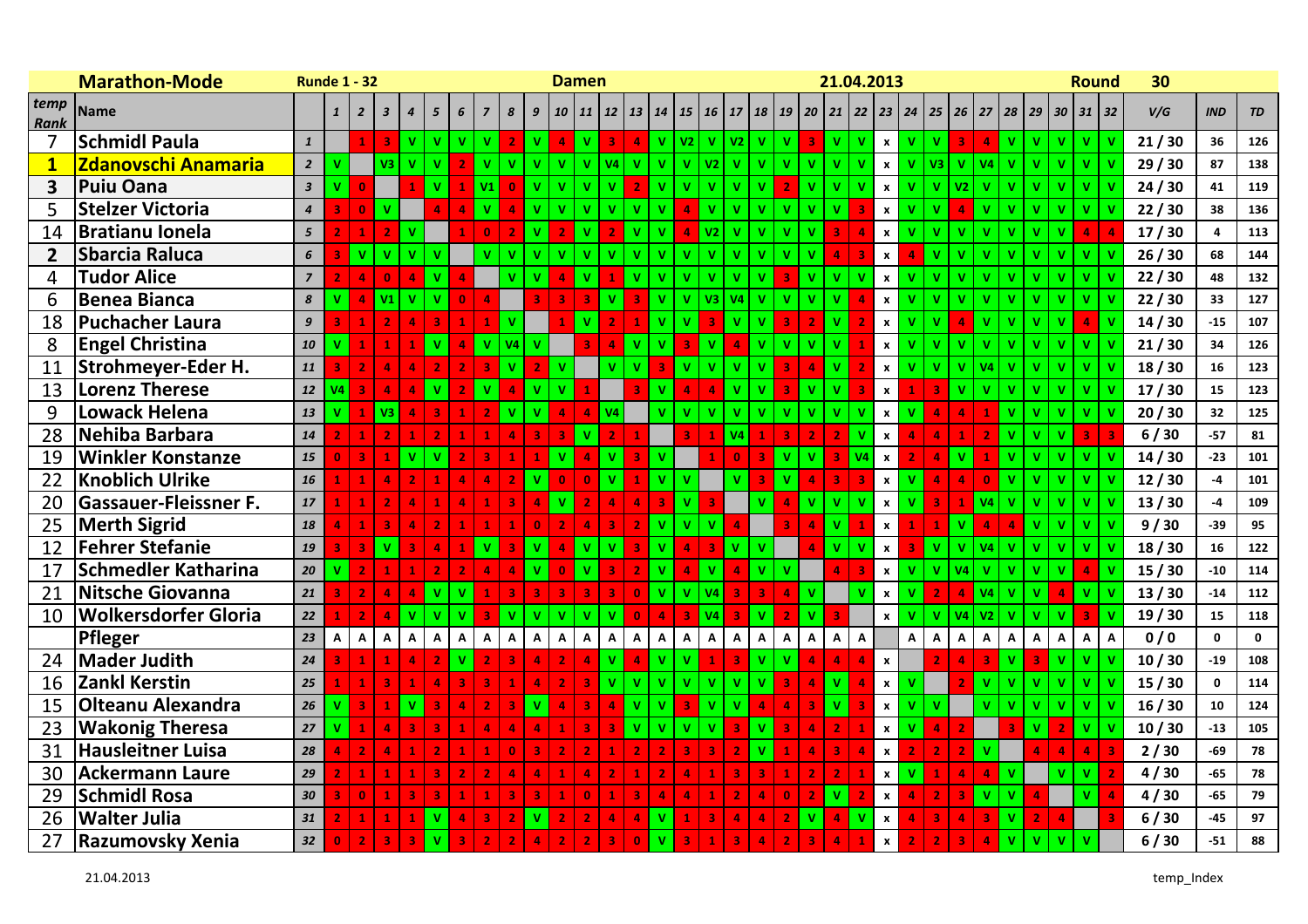

# **4. Linzer Degenmarathon** Datum: **21.4.13 Damen - Degen Endergebnis**

|                         | <b>Rang Name</b>         | club           | nat.       | V/G     | V/M                         | Ind.                    | <b>TD</b> |    |
|-------------------------|--------------------------|----------------|------------|---------|-----------------------------|-------------------------|-----------|----|
| 1                       | Zdanovschi Anamaria      | CSM Or.        | <b>ROU</b> | 29 / 30 | 0,9667                      | 87                      | 138       |    |
| $\mathbf{2}$            | Sbarcia Raluca           | CSU Crai.      | <b>ROU</b> | 26 / 30 | 0,8667                      | 68                      | 144       |    |
| 3                       | Puiu Oana                | CSU Crai.      | <b>ROU</b> | 24 / 30 | 0,8                         | 41                      | 119       |    |
| $\overline{\mathbf{4}}$ | <b>Tudor Alice</b>       | CSU Crai.      | <b>ROU</b> | 22/30   | 0,7333                      | 48                      | 132       |    |
| 5                       | <b>Stelzer Victoria</b>  | <b>STLFC</b>   | <b>AUT</b> | 22/30   | 0,7333                      | 38                      | 136       |    |
| 6                       | Benea Bianca             | CSM Or.        | <b>ROU</b> | 22/30   | 0,7333                      | 33                      | 127       |    |
| 7                       | <b>Schmidl Paula</b>     | <b>OELFK</b>   | <b>AUT</b> | 21/30   | 0,7                         | 36                      | 126       |    |
| 8                       | <b>Engel Christina</b>   | <b>BALMUNG</b> | <b>AUT</b> | 21/30   | 0,7                         | 34                      | 126       | M  |
| 9                       | Lowack Helena            | TV Ingolst.    | <b>GER</b> | 20 / 30 | 0,6667                      | 32                      | 125       |    |
| 10                      | Wolkersdorfer Gloria     | <b>UWK</b>     | <b>AUT</b> | 19/30   | 0,6333                      | 15                      | 118       | a  |
| 11                      | Strohmeyer-Eder H.       | <b>AFCS</b>    | <b>AUT</b> | 18/30   | 0,6                         | 16                      | 123       |    |
| 12                      | <b>Fehrer Stefanie</b>   | <b>FUL</b>     | <b>AUT</b> | 18/30   | 0,6                         | 16                      | 122       | a  |
| 13                      | Lorenz Therese           | <b>FUL</b>     | <b>AUT</b> | 17/30   | 0,5667                      | 15                      | 123       |    |
| 14                      | Bratianu Ionela          | Club Ol.Bu.    | ROU        | 17/30   | 0,5667                      | $\overline{\mathbf{4}}$ | 113       |    |
| 15                      | Olteanu Alexandra        | CSM Or.        | <b>ROU</b> | 16/30   | 0,5333                      | 10                      | 124       | h  |
| 16                      | <b>Zankl Kerstin</b>     | <b>STLFC</b>   | <b>AUT</b> | 15/30   | 0,5                         | $\pmb{0}$               | 114       |    |
| 17                      | Schmedler Katharina      | <b>KAC</b>     | <b>AUT</b> | 15/30   | 0,5                         | $-10$                   | 114       | O  |
| 18                      | Puchacher Laura          | <b>KAC</b>     | <b>AUT</b> | 14/30   | 0,4667                      | $-15$                   | 107       | n  |
| 19                      | <b>Winkler Konstanze</b> | <b>BALMUNG</b> | <b>AUT</b> | 14/30   | 0,4667                      | $-23$                   | 101       | m  |
| 20                      | Gassauer-Fleissner F.    | <b>BALMUNG</b> | <b>AUT</b> | 13/30   | 0,4333                      | $-4$                    | 109       |    |
| 21                      | Nitsche Giovanna         | <b>UWK</b>     | <b>AUT</b> | 13/30   | 0,4333                      | $-14$                   | 112       | Õ  |
| 22                      | Knoblich Ulrike          | <b>ASC</b>     | <b>AUT</b> | 12/30   | 0,4                         | $-4$                    | 101       | d  |
| 23                      | <b>Wakonig Theresa</b>   | <b>UWK</b>     | <b>AUT</b> | 10/30   | 0,3333                      | $-13$                   | 105       | U  |
| 24                      | Mader Judith             | <b>FUL</b>     | <b>AUT</b> | 10/30   | 0,3333                      | $-19$                   | 108       |    |
| 25                      | Merth Sigrid             | <b>STLFC</b>   | <b>AUT</b> | 9/30    | 0,3                         | $-39$                   | 95        | S. |
| 26                      | <b>Walter Julia</b>      | <b>UWK</b>     | <b>AUT</b> | 6/30    | 0,2                         | $-45$                   | 97        |    |
| 27                      | Razumovsky Xenia         | <b>BALMUNG</b> | <b>AUT</b> | 6/30    | 0,2                         | $-51$                   | 88        |    |
| 28                      | Nehiba Barbara           | <b>ASC</b>     | AUT        | 6/30    | 0,2                         | $-57$                   | 81        |    |
| 29                      | <b>Schmidl Rosa</b>      | <b>OELFK</b>   | <b>AUT</b> | 4/30    | 0,1333                      | $-65$                   | 79        |    |
| 30                      | Ackermann Laure          | <b>WFK</b>     | <b>AUT</b> | 4/30    | 0,1333                      | $-65$                   | 78        |    |
| 31                      | Hausleitner Luisa        | <b>OELFK</b>   | <b>AUT</b> | 2/30    | 0,0667                      | $-69$                   | 78        |    |
| 32                      | Pfleger Florentina       | <b>FUL</b>     | AUT        |         | verletzungsbedingte Aufgabe |                         |           |    |